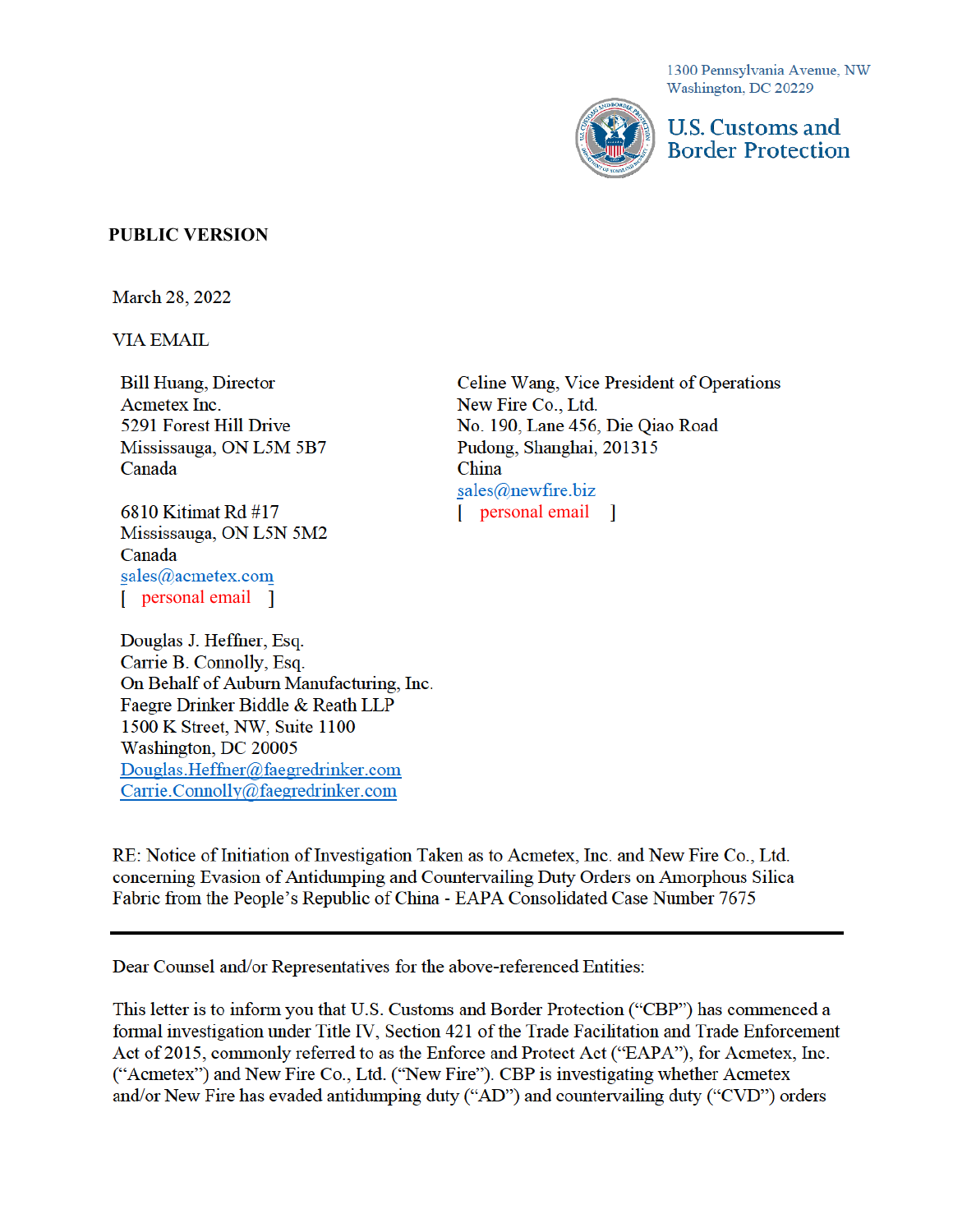A-570-038 and C-570-039<sup>1</sup> on amorphous silica fabric ("silica fabric") produced in the People's Republic of China ("China"). CBP found that the evidence reasonably suggests that Acmetex and New Fire entered covered merchandise for consumption into the customs territory of the United States through evasion and as a result, CBP is issuing a formal notice of investigation.

#### Period of Investigation

 Pursuant to 19 C.F.R. § 165.2, entries covered by an EAPA investigation are those "entries of allegedly covered merchandise made within one year before the receipt of an allegation...." Entry is defined as an "entry, or withdrawal from warehouse for consumption, of merchandise in the customs territory of the United States."<sup>2</sup> CBP acknowledged receipt of the properly filed EAPA allegation against Acmetex and New Fire on December 1, 2021.<sup>3</sup> The entries covered by the investigation are those entered for consumption, or withdrawn from warehouse for consumption, from December 1, 2020, through the pendency of this investigation.<sup>4</sup>

#### Initiation

 Canada to the United States without declaring it as covered merchandise or paying relevant AD and CVD duties.<sup>7</sup> AMI also alleges that New Fire evaded the aforementioned orders by falsely declaring covered silica fabric as "glass cloth fiber."<sup>8</sup> Because this glass fiber cloth purportedly On October 18, 2021, Auburn Manufacturing, Inc. ("AMI"), a domestic producer of silica fabric,<sup>5</sup> filed EAPA allegations through its counsel. AMI claims Acmetex evaded AD and CVD orders A-570-038 and C-570-039<sup>6</sup> on silica fabric produced in China by misclassifying covered silica fabric as "glass cloth fiber" and/or transshipping covered silica fabric from China through does not contain a minimum of 90 percent silica by nominal weight, it would not be covered by the scope. $9$ 

Among other technical criteria, according to the AD and CVD orders cited above, the covered merchandise includes the following:

 The merchandise covered by these AD and CVD orders include woven (whether from 90 percent silica (SiO2) by nominal weight, and a nominal width in excess of 8 inches. yarns or rovings) industrial grade amorphous silica fabric, which contains a minimum of The orders cover industrial grade amorphous silica fabric regardless of other materials contained in the fabric, regardless of whether in roll form or cut-to-length, regardless of

<sup>2</sup> See 19 U.S.C. § 1517(a)(4); see also 19 CFR 165.1.

 <sup>1</sup>*See Certain Amorphous Silica Fabric From the People 's Republic of China: Antidumping Duty Order*, 82 Fed. Reg. 14,314 (Mar. 17, 2017); *Certain Amorphous Silica Fabric From the People's Republic of China*: Countervailing Duty Order, 82 Fed. Reg. 14,316 (Mar. 17, 2017), respectively.

<sup>&</sup>lt;sup>2</sup> See 19 U.S.C. § 1517(a)(4); *see also* 19 CFR 165.1.<br><sup>3</sup> See email entitled, "Receipt of EAPA Allegation 7675 - Acmetex, Inc." (Dec. 1, 2021) and "Receipt of EAPA Allegation 7676 - New Fire Co., Ltd." (Dec. 1, 2021).

<sup>&</sup>lt;sup>4</sup> See 19 CFR 165.2.

Allegation 7676 - New Fire Co., Ltd." (Dec. 1, 2021).<br><sup>4</sup> *See* 19 CFR 165.2.<br><sup>5</sup> As a U.S. producer, AMI meets the definition of an interested party that may file an EAPA allegation, pursuant to 19 CFR 165.1(2).

 $\frac{6}{6}$  See AMI's EAPA allegation AMI's EAPA Allegation pertaining to New Fire dated October 18, 2021 (New Fire Allegation).<br><sup>7</sup> See AMI's EAPA Acmetex allegation at 1.<br><sup>8</sup> See AMI's EAPA New Fire allegation at 1.<br><sup>9</sup> See Acmetex allegation and New Fire Al pertaining to Acmetex dated October 18, 2021 (Acmetex Allegation); *also see* 

<sup>&</sup>lt;sup>7</sup> See AMI's EAPA Acmetex allegation at 1.

<sup>&</sup>lt;sup>8</sup> See AMI's EAPA New Fire allegation at 1.

<sup>&</sup>lt;sup>9</sup> See Acmetex allegation and New Fire Allegation at 4.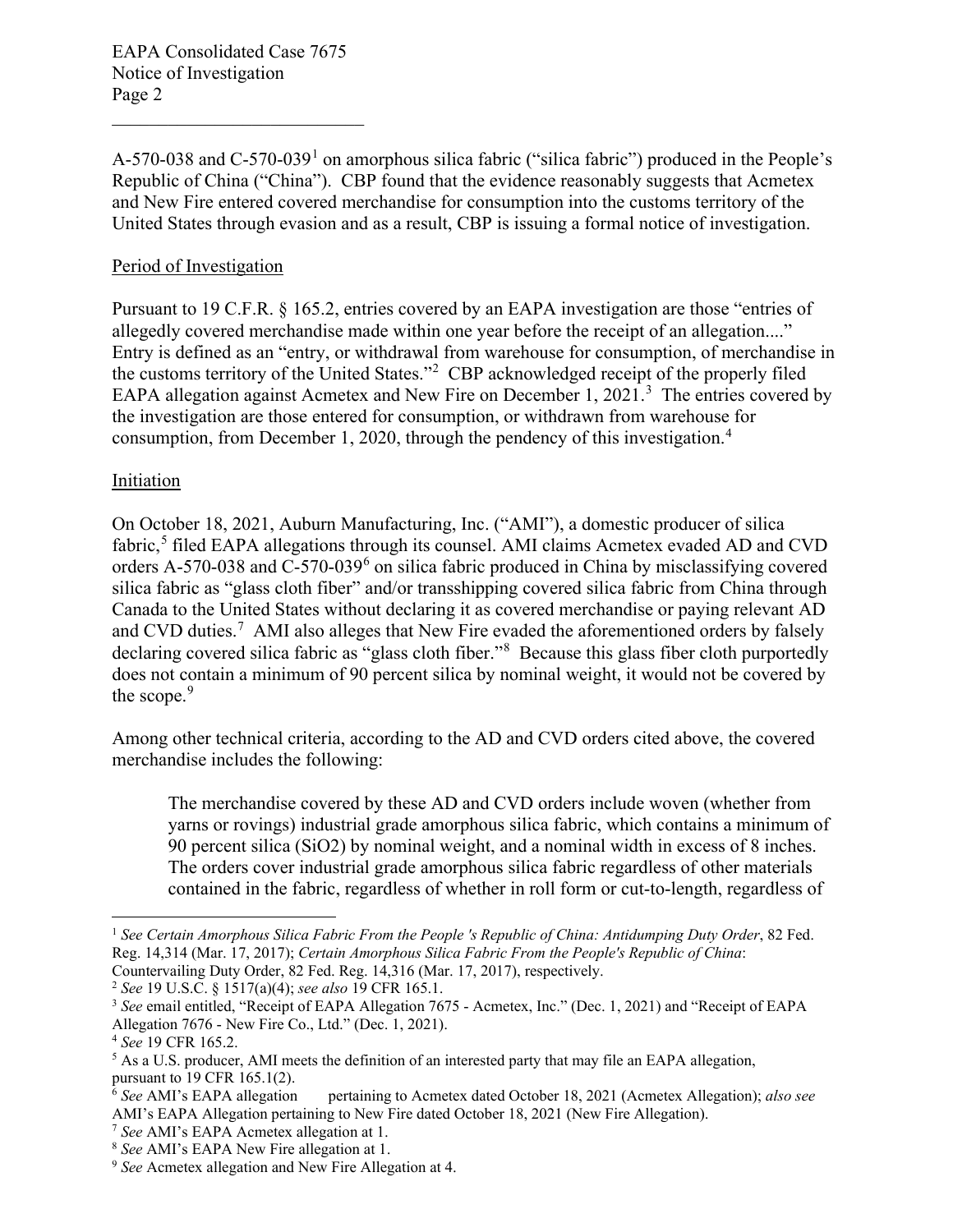weight, width (except as noted above), or length. The orders cover industrial grade amorphous silica fabric regardless of whether the product is approved by a standards testing body (such as being Factory Mutual (FM) Approved), or regardless of whether it meets any governmental specification.

## Description of the Alleged Evasion Scheme

AMI asserts that Acmetex, which is located in Canada, has been evading the AD and CVD orders by claiming that it imports non-subject fiberglass fabric (a/k/a glass fiber cloth) rather than silica fabric which is covered merchandise. AMI executed an [ Database ] search and discovered that Acmetex appeared to be importing glass fiber cloth from New Fire for many [years.](https://years.10) $10$ 

Based on [ Database ] trade data, AMI believes that New Fire is the "exporter and nonresident importer."<sup>11</sup> AMI asserts that New Fire, which is located in China, has been evading the AD and CVD orders by claiming to import fiberglass fabric rather than covered silica fabric. ] trade data further suggests that New Fire has been importing and exporting glass fiber cloth for many years. $12$ [ Database

in the declaration of Kathie Leonard, President and CEO of AMI, AMI's [  $]$ .<sup>13</sup> The following is a summary of communications with AMI [ contacted ] a purchaser of silica fabric from New Fire. As shown contact took action the New Fire representative:

- New Fire offered to sell to  $[$  AMI's Contact  $] 0300S02$  and  $0300S04.<sup>14</sup>$  $0300S04.<sup>14</sup>$  Both are high silica fabric products.
- During the discussions, the representative from New Fire indicated that New Fire is selling [  $]^{15}$ amount of product in place because of government action
- Consequently, the New Fire representative recommended that [  $]^{16}$ purchase [ product
- $]^{17}$ • [ AMI's Contact ] then stated that they needed [ Product description
- contact ] said  $\mathfrak{f}$  ronoun would not elaborate, only saying they have an office in [ Place ]. [ AMI's Contact ], "we have a corporation in [ Place ]." When pressed, [ AMI's • The representative from New Fire recommended, "[ source from place ]?" [ AMI's Contact ] then told the representative from New Fire that they had no idea how to do that because they do not have a facility in [Place ]. Ir ronourl then told This led both [ AMI's contact ] and AMI to believe that New Fire was advocating that [ AMI's contact ] purchase [ product ] from [ company ] in

<sup>10</sup>*See* Acmetex allegation at 4 and Exhibit 1, [ Database

<sup>[</sup>  Database <sup>10</sup> *See* Acmetex allegation at 4 and Exhibit 1, [ Database ] data supplied by AMI.<br><sup>11</sup> *See* New Fire Allegation at 2 and Exhibit 1, [ Database ] data supplied by AMI.<br><sup>12</sup> *Id.* 

 $^{12}$  *Id.* 

<sup>&</sup>lt;sup>13</sup> See Acmetex allegation at 5 and Exhibit 2.

<sup>&</sup>lt;sup>13</sup> *See* Acmetex allegation at 5 and Exhibit 2.<br><sup>14</sup> *Id*. at 5 and Exhibits 3 and 4, Product brochures New Fire supplied to [ <sup>15</sup> Id. at 5 and Exhibit 5 (Attachment 9). <sup>16</sup> *Id.* AMI's contact ].

<sup>&</sup>lt;sup>15</sup> Id. at 5 and Exhibit 5 (Attachment 9).

 $16$  Id.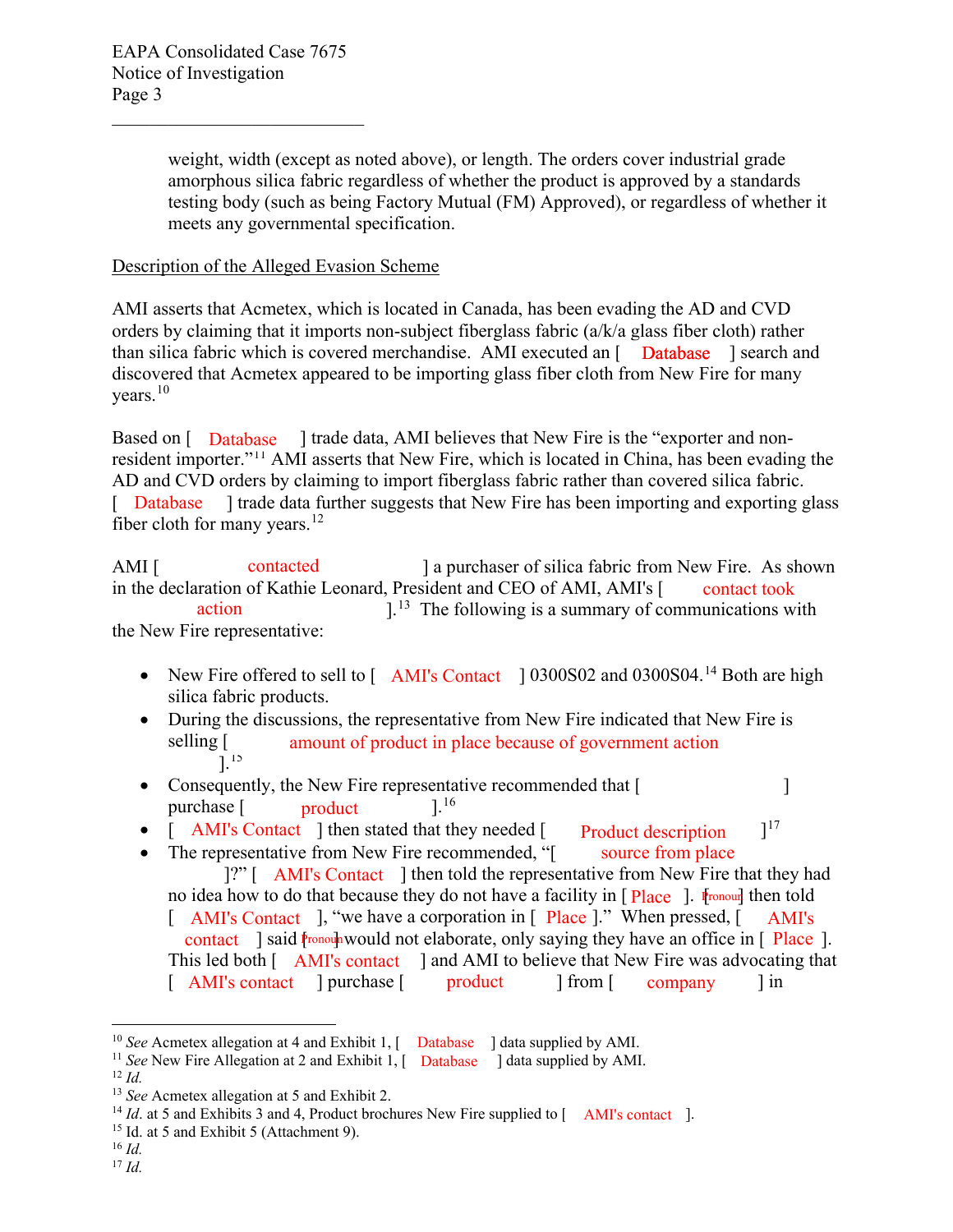[ Place ], which in turn would evade the Orders [ description of ].<sup>18</sup> evasion scheme

- the [ • In subsequent conversations, the New Fire representative offered [ AMI's contact ] product and pricing
- The New Fire representative then added: [ description of evasion scheme  $]$ .<sup>20</sup> This indicated to  $[$  AMI's contact ] and AMI that New ]. 19 Fire would [ ], in order to evade the AD and CVD orders. description of evasion scheme
- In a subsequent communication, the New Fire representative [ changed behavior ]. Contrary to earlier correspondence, the New Fire representative stated the following to  $[$  AMI's contact  $]$ :
	- 1." The New Fire "[ business activity regarding type of product [1." The New Fire representative [ provided documents and described business activity ]. She said she would [ perform business activity ].<sup>21</sup>

As stated above, the New Fire representative indicated that it has an office or corporation in [ Place ], through which [ AMI's contact ] could purchase [ product ]. Based on AMI's contacts action, AMI believes that Acmetex is evading the AD and CVD orders by misclassifying covered silica fabric or transshipping covered silica fabric through Canada to the United States.

(["Techniweld"\).](https://Techniweld�).22)<sup>22</sup> Because New Fire  $\left[\right]$  description of business activity  $\left]$  of Techniweld activity ]. As such, AMI attempted to determine whether Techniweld actually offered a lower silica product (up to 90% silica content) for sale in the United States. But based on AMI's research, what it learned is that Techniweld is selling what it claims to be a "fiberglass" fabric that is in fact high silica fabric. Specifically, Techniweld's website provides further evidence of In addition, the New Fire representative [ description of conversation regarding business activity ] allegedly lower silica content fabric from a U.S. company, Techniweld USA LLC material, AMI believes that Techniweld sells subject merchandise in the United States [ business this as it describes the material for its purported lower silica product as "fiberglass," but subsequently calls the same product "high silica."<sup>23</sup>

The following is a summary of  $\int$  researcher  $\int$  findings:<sup>24</sup>

Chinese website, [ website  $\qquad$  ], has the same address as [ company].<sup>25</sup> • Acmetex may be owned or controlled in part by [company]. The registration for a

 18 *Id.* 

 $^{19}$  *Id.* at 5. [

<sup>&</sup>lt;sup>20</sup> Id. at 5 and Exhibit 5 (Attachment 10).

<sup>&</sup>lt;sup>21</sup> See New Fire allegation at 5.

 $^{22}$  *Id.* and Exhibit 5 (Attachment 1).

<sup>&</sup>lt;sup>19</sup> *Id.* at 5, [<br>
<sup>20</sup> *Id.* at 5 and Exhibit 5 (Attachment 10).<br>
<sup>21</sup> *See* New Fire allegation at 5.<br>
<sup>22</sup> *Id.* and Exhibit 5 (Attachment 1).<br>
<sup>23</sup> *Id.* and Exhibit 7, http://store.techniweldusa.com/All-Brands/Weldi

<sup>&</sup>lt;sup>24</sup> See Acmetex allegation at 5-6 and Exhibit 5 (Attachments 1-10).

<sup>&</sup>lt;sup>25</sup> Id. at 5 and Exhibit 5 (Attachment 1).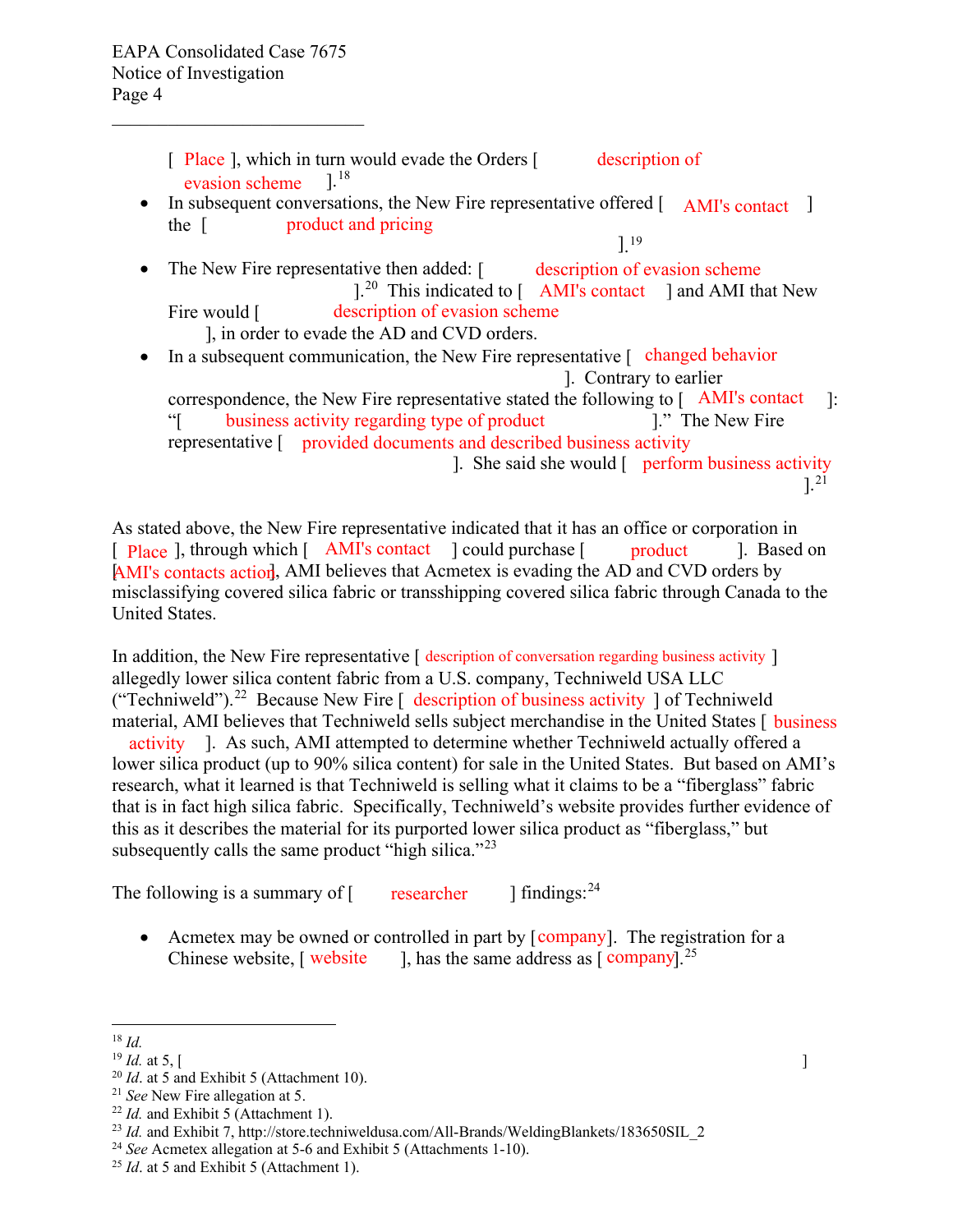- $\bullet$  [ ], with the same address as [company]. It was [  $\ldots$  company  $\ldots$  ], whose majority shareholder is  $\ldots$  name  $]^{26}$ Name Jidentified a Chinese entity named [ company incorporated on [ date ] and is wholly owned by another company named
- [ Name ] was listed as the registrant of  $[$  company ] [website.](https://website.27)<sup>27</sup>
- $[$  Company place  $]$  is linked to the  $[$  Company place  $]$ :
	- $[$  company  $]^{28}$  $\circ$  [ Name ], director of [ company ], is likely to be affiliated with a company in China called [ company ] that shares the same address as ], director of  $\lceil$
- It appears that  $[$  company ] provides  $[$  product ] for sale as well.<sup>29</sup>
- This [ picture ] is identical to the [picture] shown on the Chinese [ company ] website •  $[$  company  $]$  website shows a  $[$   $]$  picture  $]$ . and the [picture] shown on the website of [ company ] - a company linked to director of [ company  $1^{30}$

 high silica products and the lower silica product appear to be very similar as described in New two products – high silica fabric and lower silica fabric that New Fire imports. Instead, AMI believes that the allegedly lower silica product is the same as the higher silica product. However, In addition to higher silica content fabric, AMI also noted that New Fire's website indicates that it sells a lower silica content [fabric.](https://fabric.31)<sup>31</sup> The product codes for both products start with either a 0300S02 or 0300S04. Notably, the physical characteristics, *i.e.*, thickness and weight, of the Fire's catalog. As stated in Ms. Leonard's affidavit, due to the inverse relationship of silica content and weight, a mid-silica product must weigh more than a high-silica [product.](https://product.32)<sup>32</sup> Thus, it is impossible for New Fire to have a mid-silica fabric of the same thickness weigh less than the equivalent high silica fabric. Consequently, AMI asserts that no difference exists between the AMI claims New Fire changed the specification sheet to indicate that the silica content and the service temperature are different.

Based on the recommendation from New Fire that [ AMI's contact ] purchase [ product ] from its [ ], coupled with Acmetex's [ company place company relationship ], AMI believes that Acmetex is purchasing covered silica fabric from New Fire and directly into the United States and not paying the relevant AD and CVD duties. exporting it to the United States without declaring it as covered merchandise or paying relevant AD and CVD duties. AMI also alleges that New Fire may be importing covered silica fabric

 determines that "[t]he information provided in the allegation ... reasonably suggests that the covered merchandise has been entered for consumption into the customs territory of the United The Trade Remedy Law Enforcement Directorate (TRLED) will initiate an investigation if it

 $^{26}$  *Id.* at 5-6 and Exhibit 5 (Attachments 3-6). <sup>26</sup>*Id*. at 5-6 and Exhibit 5 (Attachments 3-6). 27 *Id*. at 6 and Exhibit 5 (Attachment 4). 28 *Id*. at 6 and Exhibit 5 (Attachments 5-7).

<sup>&</sup>lt;sup>27</sup> Id. at 6 and Exhibit 5 (Attachment 4).

<sup>&</sup>lt;sup>29</sup> Website: [ website ].<br><sup>30</sup> *See* Acmetex allegation at 6 and Exhibit 5 (Attachment 8) <sup>31</sup> *See* New Fire allegation at 5 and Exhibit 6. <sup>32</sup> *Id.* and Exhibit 2.

 $31$  See New Fire allegation at 5 and Exhibit 6.

 $32$  *Id.* and Exhibit 2.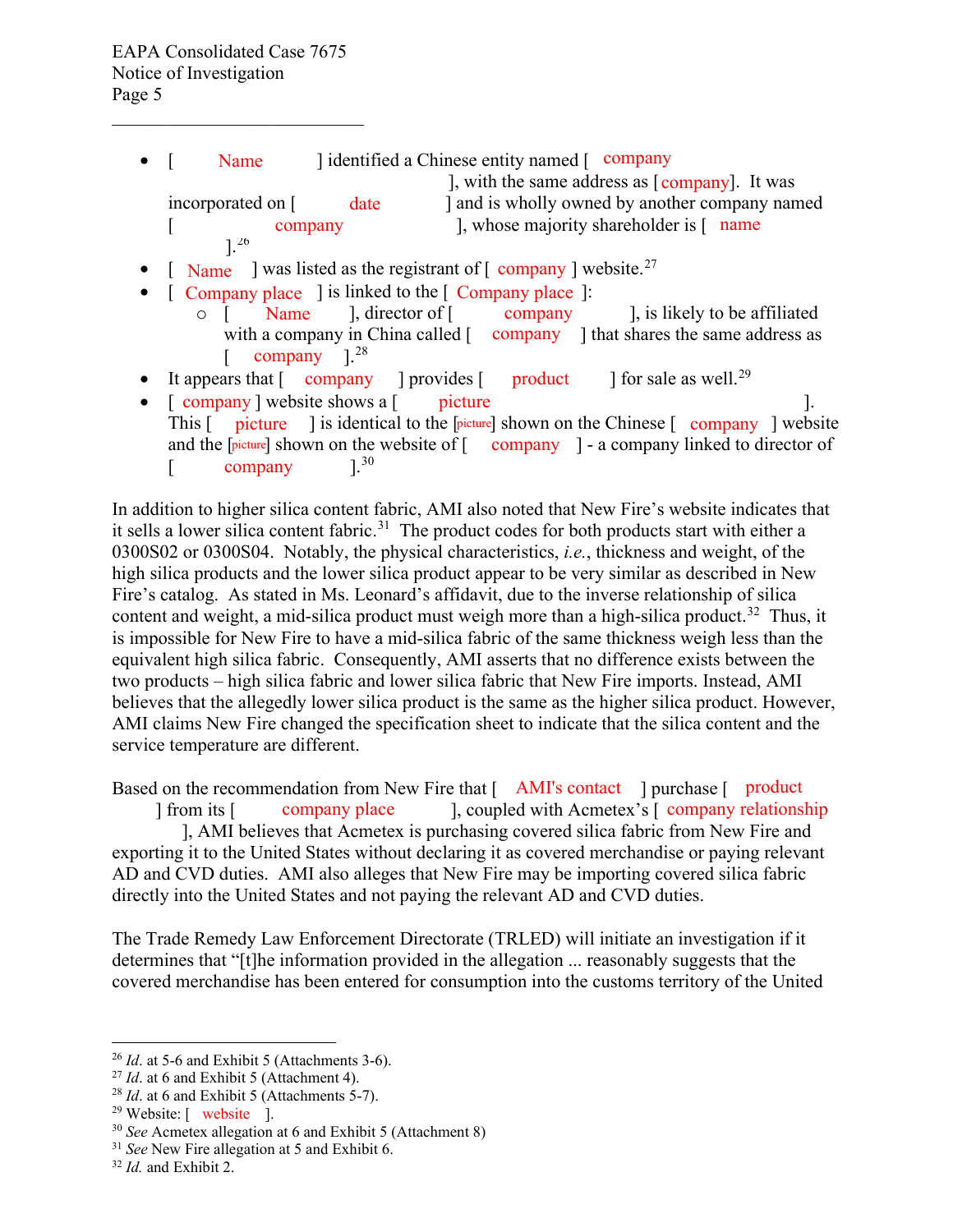States through evasion."<sup>33</sup> Evasion is defined as "the entry of covered merchandise into the applied with respect to the covered merchandise."<sup>34</sup> Thus, the allegation must reasonably suggest customs territory of the United States for consumption by means of any document or electronically transmitted data or information, written or oral statement, or act that is material and false, or any omission that is material, and that results in any cash deposit or other security or any amount of applicable antidumping or countervailing duties being reduced or not being not only that the importer entered merchandise subject to an AD and/or CVD order into the United States, but that such entry was made by a material false statement or act, or material omission, that resulted in the reduction or avoidance of applicable AD and/or CVD cash deposits or other security.

 allegations reasonably suggested that Acmetex has evaded AD order A-570-038 and CVD order C-570-039 by importing Chinese-origin silica fabric into the United States that was misclassified from the President and CEO of AMI regarding the technical specifications of silica fabric, and a In assessing the claims made and evidence provided in the allegations, TRLED found the and/or transshipped through Canada and by failing to declare the merchandise was subject to the AD/CVD orders. TRLED also found the allegations reasonably suggested that New Fire has evaded the same AD/CVD orders by importing Chinese-origin silica fabric into the United States that was misclassified. Specifically, AMI submitted documentation reasonably available to it, including company-specific shipment data sourced from [ Database ], a sworn declaration sworn declaration from a research and investigations firm containing information regarding New Fire sales and the apparent affiliations between Acmetex and New Fire.

### CF-28 Responses

number  $[$  Prefix ]7126 had an error in the Country of Origin (COO).<sup>35</sup> Acmetex reported the COO should have been reported as China rather than Canada. Acmetex indicated it would After initiation of these EAPA investigations, CBP issued Customs Form 28 (CF-28) to Acmetex for entries made during the period of investigation regarding glass fiber cloth. Acmetex emailed an inquiry on February 8, 2022, advising the Center of Excellence and Expertise that entry submit a post summary correction (PSC) to rectify the error.

entry number [ Prefix ]7126 and the same product from [ company Acmetex provided a formal response to the CF-28s on March 2, 2022, and March 4, 2022.<sup>36</sup> Among its responses and in addition to providing technical specifications for the composition of each entry, Acmetex specified that they purchased finished fiber glass cloth from New Fire, for

] for entry number [ Prefix ]0469<sup>37</sup>. For both entries, Acmetex acted as Importer of production, Acmetex indicated that "it just purchase the finished fabrics from the manufacture as Record (IOR) in the sale of these products to other entities. With respect to manufacturing and is, manufacture don't give their production and financial information to us."<sup>38</sup>

<sup>&</sup>lt;sup>33</sup> See 19 C.F.R. § 165.15(b); see also 19 U.S.C. § 1517(b)(1).

 <sup>33</sup>*See* 19 C.F.R. § 165.15(b); *see also* 19 U.S.C. § 1517(b)(1). 34 *See* 19 C.F.R. § 165.1; *see also*  19 U.S.C. § 1517(a)(5)(A).

See Email inquiry from [ Name

<sup>&</sup>lt;sup>35</sup> See Email inquiry from [ Name ] (Feb. 8, 2022).<br><sup>36</sup> See Acmetex's CF-28 Responses for entry numbers [ Prefix ]0469 (Mar. 2, 2022) and [ Prefix ]7126 (Mar. 4,  $2022$ ). 2022). 37 *Id.*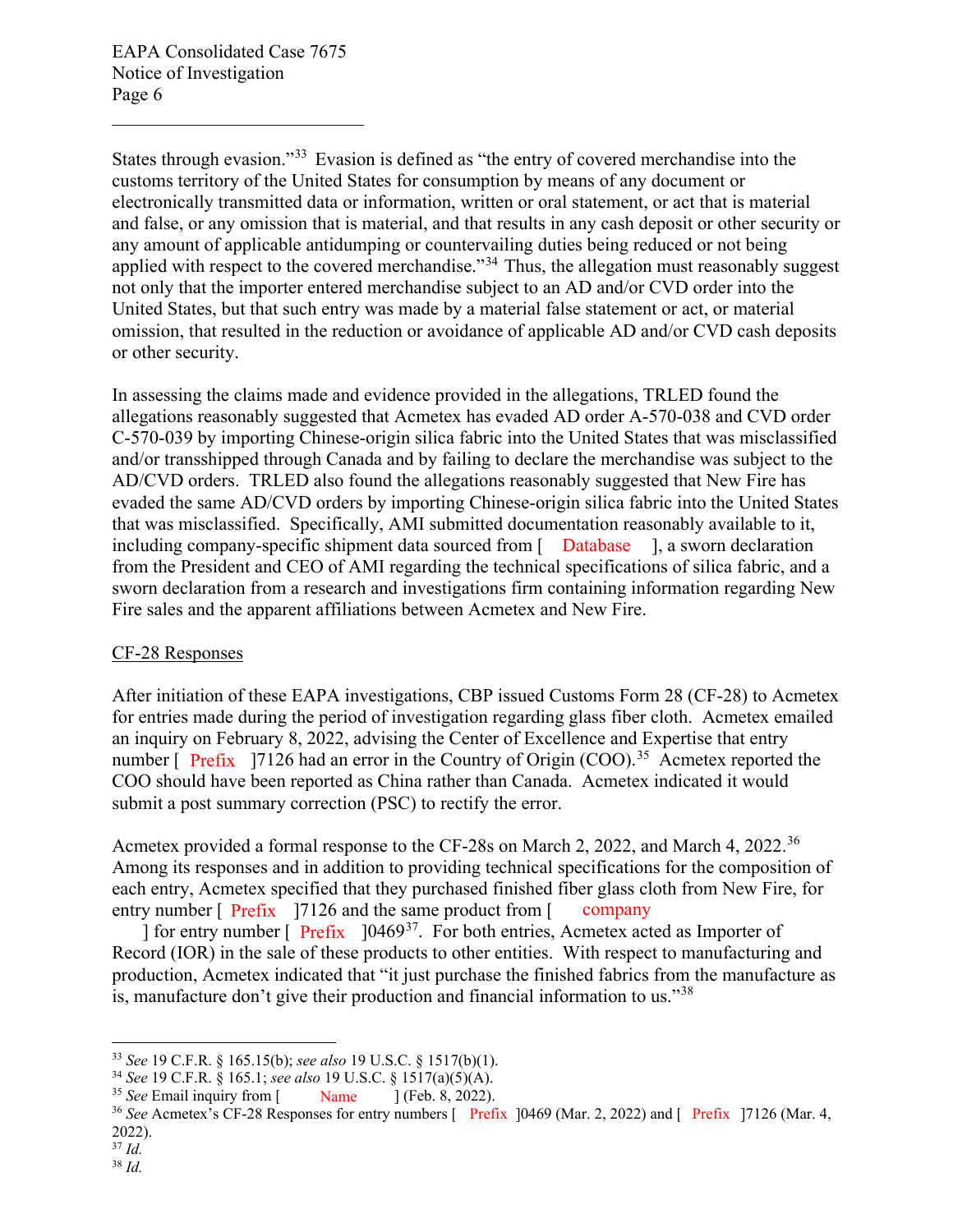9, 2022.<sup>39</sup> New Fire's responses consisted of technical data contained in a single spreadsheet for each entry, including product name, the number of yarns per centimeter, dimensions and value. CBP also issued CF-28s to New Fire for entries made during the period of investigation regarding fiberglass cloth. New Fire responded to the CF-28s on February 8, 2022, and February

## Consolidation of the Investigations

investigation, pursuant to 19 C.F.R. § 165.13(b), which provides that: CBP is consolidating the investigations involving Acmetex and New Fire into a single investigation covering both importers. The new consolidated case number will be EAPA Consolidated Case 7675, and TRLED will maintain a single administrative record. At its discretion, CBP may consolidate multiple allegations against one or more importers into a single

 importers; 2) Similarity of covered merchandise; 3) Similarity of AD/CVD orders; and 4) The factors that CBP may consider [when consolidating multiple allegations] include, but are not limited to, whether the multiple allegations involve: 1) Relationships between the Overlap in time periods for entries of covered merchandise.

 investigation originated from the same Chinese exporter. CBP found that the factors warranting In these investigations, Acmetex and New Fire are alleged to have entered suspected Chineseorigin silica fabric through Canada to the United States and/or have misclassified said merchandise; the merchandise is covered by the same AD/CVD orders. Their entries also fall within a common period of investigation. Moreover, the imports during the period of consolidation are present in the investigations of Acmetex and New Fire, and therefore CBP is consolidating them and providing this notice pursuant to 19 C.F.R. § 165.13(c). We note that the deadlines for the consolidated investigation will be set from the date of initiation of both investigations, which is December 22, 2021.<sup>40</sup>

# Notice of Investigation

Pursuant to 19 CFR 165.15(d)(1), CBP will issue notification of its decision to initiate an investigation to all parties to the investigation no later than 95 calendar days after the decision has been made, and the actual date of initiation will be specified therein. Based on the information described herein, TRLED has initiated an investigation concerning the evasion of the AD and CVD orders on silica fabric produced in China (A-570-038 and C-570-039, respectively).

 The information in the allegations and supporting evidence all reasonably suggest that Acmetex and New Fire entered covered merchandise for consumption into the customs territory of the United States through evasion, and thus, such covered merchandise should have been subject to the applicable AD and CVD duties on silica fabric from China.

 For any future submissions or factual information that you submit to CBP pursuant to this EAPA investigation, please provide a business confidential version and a public version with a public

 <sup>39</sup>*See* New Fire's CF-28 Responses for entry numbers [Prefix ]7376 (Feb. 8, 2022) and [ Prefix ]1292 (Feb. 9,  $2022$ ).  2022). 40 *See, e.g.,* 19 C.F.R. § 165.13(a).